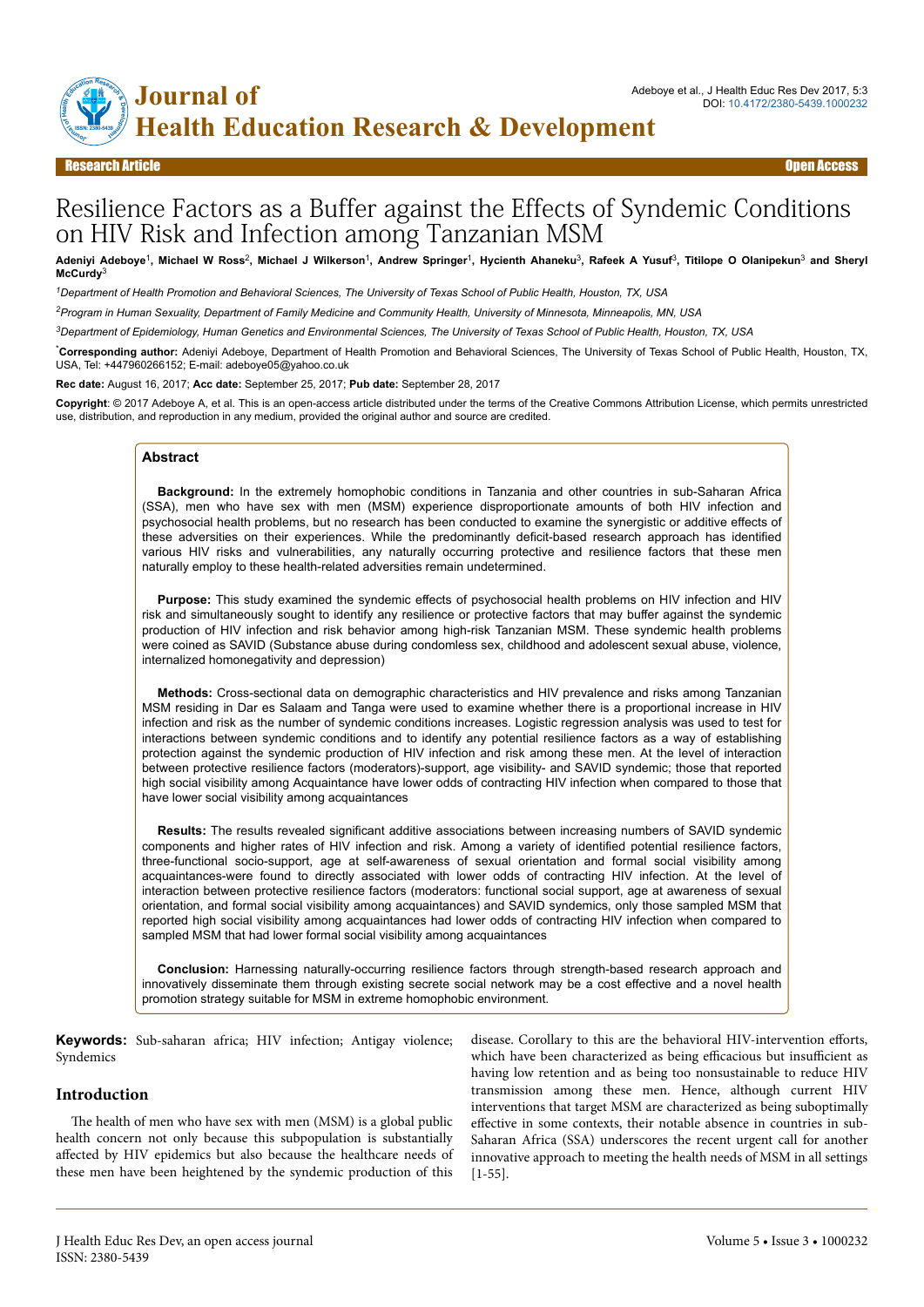Page 2 of 8

Further, current HIV interventions that target MSM parallel the predominant HIV epidemiologic behavioral-research approach, which is deficit based (i.e., risk identifying) rather than strength based, which could identify any natural resilience-based protective factors [18]. Previous empirical studies on MSM, with few exceptions, have focused only on problems, ignoring any strengths, resilience factors, and competencies that some of these men already employ naturally to successfully survive in extremely hostile environments. However, HIV interventions that parallel research grounded in strength-based approaches have been conceptualized as sustainable because they would promote naturally occurring protective factors, whereas those interventions informed by studies grounded in deficit-based approaches have been theorized to plausibly offer only time-limited effects  $[14]$ .

In most countries in sub-Saharan Africa (SSA), where same-sex behaviors are criminalized, the research conducted to date (although admittedly deficit based) has documented useful information on the prevalence of HIV and health-related adversities among MSM in this region [4,27,32,45]. Nevertheless, the naturally protective strengths and resilience factors that MSM in SSA have been drawing on to successfully cope with these extreme health-related adversities are as yet undetermined.

## **HIV disparities and syndemic conditions among MSM in SSA: Pathway to resilience**

Although studies focusing on behavioral resilience may be rare, and HIV interventions targeting MSM in SSA may also be scarce, numerous studies have documented a greater burden of HIV these men have to cope with in order to be resilient. For instance, while research advances have suggested that to achieve an AIDS-free generation, inclusion of MSM in HIV research interventions is imperative, the unmet health needs of MSM in this region are currently being heightened by discriminatory laws prohibiting these men from attaining a rights-defined health status [3,48]. Also, despite evidence suggesting that great strides have been made in HIV prevention among behaviorally heterosexual populations, the rates of HIV continue to increase disproportionately among MSM [55]. For example, in Kenya, the HIV prevalence among the general population ranged from 6.70% in 2003 to 5.60% in 2012 (Kenya AIDS response progress report 2014) while that of MSM was 24.60% during the same period [21,51]. Likewise, whereas the national prevalence of HIV in Zambia was documented at 15.20% among heterosexual adults, it was 33.30% among MSM [56-61]. A similar trend was documented among Tanzanian MSM in Zanzibar, with 12.3% HIV prevalence while that of the local general population was 2.00% [9].

Beyond this HIV disparity, the psychosocial problems such as depression, internalized homonegativity (IH) (Ross and Anderson, 2014), childhood sexual abuse (CSA), antigay violence (Anderson et al.), and substance abuse were found to be prevalent and independently associated with HIV among MSM across countries in SSA [2,9,36,38,45]. Although syndemic theory has yet to be applied in the study of MSM in SSA, synthesis of the evidence has not only confirmed the existence of the HIV disparity but also strongly suggests the existence of a disproportionate level of multiple health problems that could plausibly affect the syndemic production of HIV among MSM.

## **Resilience: A corollary of syndemic theory**

Although interest in syndemic applications in public health has grown in recent years, especially among MSM, the application of resilience theory as a way of mitigating or abating syndemic conditions among sexual minorities is still nascent in the United States and has never been quantitatively applied among MSM in SSA. Nevertheless, empiric applications of syndemic theory among MSM in the United States and and among marginalized women in South Africa have highlighted the coexisting and synergistic influence of multiple psychosocial health problems as drivers of HIV epidemics among these socially marginalized subpopulations [30,39,54]. The results of these studies offer a way of advancing HIV-prevention effectiveness among MSM in high-risk contexts, and some have been extended by resilience theory to identify protective factors that may mitigate the syndemic production of HIV among these sexual minorities [2,37].

Hence, in spite of the prevalence and impact of syndemic conditions on the health of MSM, synthesis of the evidence has shown that some MSM are resilient, especially in stopping tobacco use, overcoming internalized homonegativity (IH) and avoiding drug use [14,17,31,53]. This suggests that not all MSM who reside in a hostile environment and are exposed to multiple psychosocial health problems and their syndemic effects develop negative health outcomes. For example, Stall et al. revealed that among MSM who had experienced three or more syndemic conditions, 22.00% developed HIV; conversely, however, this indicates that 78% of these men who are exposed to similar syndemic conditions are HIV negative [53]. Thus, HIV research harnessing resilience-related protective factors that these men employ to avert HIV may reveal a synergistic benefit on MSM in any high-risk context.

## Definition, evidence, and relevance of cultural resilience **factors**

Resilience, defined and operationalized as positive adaptations despite exposure to health-related adversities has been applied in developmental psychology to positively advance the health of socially marginalized populations. It has also recently been posited in public health discourse as an effective resource and untapped HIV research framework toward broadening the scope of HIV interventions targeting MSM in high-risk contexts [16,18,26]. Нose researchers critically evaluated HIV interventions that parallel deficit-based approaches in HIV research (i.e., risk identifying) and suggested HIV research grounded in strength-based approaches, instead, as an innovative way of advancing effective prevention science among MSM [18].

Recently, the existence of the resilience variables shamelessness, sexual creativity, social creativity, social activism, self-motoring, demographics (education), and social support have been identified by AIDS researchers in the domain of the health of sexual minority groups [18]. Among those posited behavioral resilience factors, shamelessness, optimism, demographics, and social support have been "unpacked" and operationalized empirically as risk modifiers. For instance, social support, optimism, and education were found to be effective in not only modifying the prevalence of HIV but also in positively affecting syndemic conditions among MSM in the United States [5,23,37].

Further, although numerous studies documented the buffering effect of social support on health-related adversities among MSM emphasized the difference between structural and functional types of socio-support and the impact they have in counterbalancing stressful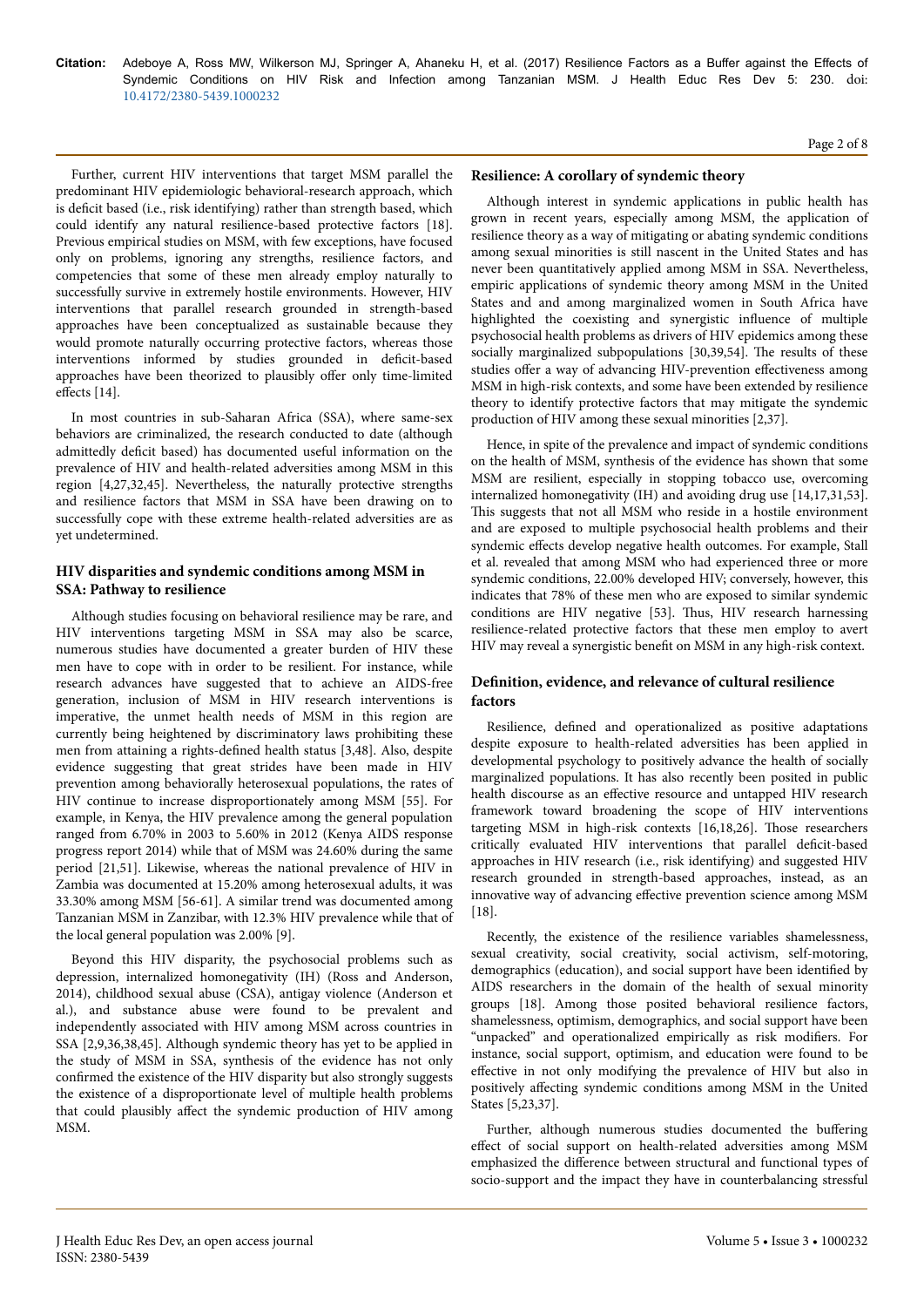#### Page 3 of 8

life events  $[2,8,59,60]$ . This difference was confirmed when O'Leary et al. reported that functional- defined as social relationship that offers "tangible" assistance, but not structural socio-support- such as size of the social network confers a buffering effect on HIV risk behaviors among African American MSM [37].

In addition, social visibility, an extension of either direct or indirect disclosure of one's sexual orientation, especially to family members or friends, has been identified as a protective factor. For instance, in a qualitative study conducted among MSM in Beirut, Lebanon, Wagner et al. found that participants who had gained social visibility by disclosing their sexual orientation to family members, either directly or indirectly, tended to be more likely to use condoms consistently [58]. This finding supports the philosophy that underlies family-based HIV prevention programs, an innovative approach suggested by Garofalo et al. for use especially among young socially marginalized MSM. Нe concept of coping through stigma competence, as developed by Adams and Kimmel, empirically demonstrated the effectiveness of selfacceptance of one's homosexual identity as a protective factor against perceived stigma [10,13]. Нe literature provides similar evidence suggesting that managing homophobia at a younger age is an indication of early development of an adaptive coping technique that may later confer protection in an oppressive society [35,42]. Нus, those who are aware of their sexual orientation at a young age may have enough time to develop effective techniques for coping with HIVrelated adversities. For instance, gay-related developmental studies and resilience research have suggested and empirically confirmed that preadolescents' sense of their being different-i.e., their awareness of being gay-learned at early age may be a protective factor among gay people [2,41,49,56,59]. Нis is because by age 15, adolescents are said to be cognitively capable of making good health-related decisions on the basis of their assessment of their own life situations [28]. On the other hand, although Coates et al. asserted that a delayed age of one's sexual debut could be a useful way to increase the effectiveness of HIV behavioral strategies for reducing HIV transmission among at-risk populations, it has yet to be explored as a protective factor among African MSM [7].

Nevertheless, owing to the varying effects of culturally based contextual factors, resilience factors that are deemed protective for MSM in less homophobic settings may not be protective in extremely homophobic settings. For example, as a result of societal homophobia, many MSM in SSA have adopted an outward heterosexual orientation through marriage and having sexual relationships with women. Нis subgroup of non-gay identified MSM in SSA has been described by many AIDS researchers as being a bridge for the transmission of HIV to the behaviorally heterosexual population [32,34]. Нis selfpreservational or protective behavior of these gender role-conforming MSM, in contrast with non-conforming MSM, could arguably be expected to occur in most traditional gender-sensitized SSA communities. Нus, in SSA, where gender-based ideas of homosexuality are prevalent, the assumption of a non-gay outward identity by MSM may be an adaptive strategy for protecting themselves against societal homophobic violence. Нis has been documented as a health-seeking strategy among South African and Tanzanian MSM [24,29,48]. Although the contentious concepts of "coming out" and "social visibility" have also been identified in other studies as protective factors leading to positive health outcomes in Western sample of MSM, they may be, however, counterproductive if adopted by MSM in homophobic cultural settings in SSA [44].

#### **Cultural resilience among MSM in SSA**

An extensive literature search revealed only one deliberate scientific inquiry that identified resilience factors among MSM in SSA, but inferential data in the extant literature reveal that a large number of MSM in SSA are resilient despite HIV-related adversities. In South Africa, Graziano et al. used a strength-based approach as a way of broadening the scope of HIV prevention by qualitatively applying a participatory-action research framework to identify both the adversities confronting MSM and the resilience-based protective factors they employ for coping with oppression [22]. In concurrence with the resiliency variables and constructs listed by Herrick et al. Graziano identified socio-support, optimism, a supportive socionetwork, empathy, a gay-affirmative religion, self-acceptance of being gay, and spirituality associated with religiosity as strengths and protective factors adopted by MSM in South Africa for coping with different forms of adversity related to their being homosexual [17]. On the other hand, Ross and Anderson et al. found religiosity to be associated with depression in Tanzanian MSM. McAllister et al. proposed a communication-activism strategy, termed "Tswanarisation," to promote creative interventions that support an already-existing culturally resilient and distinctive Setswana gay culture [29,45]. Нis process involves localizing and adapting behaviors of the Western gay culture into the existing Setswana gay culture as an innovative way of assuaging the homophobic experience of MSM in Botswana and other countries in SSA. It emphasizes sexual creativity, already identified as a strength and resilience factor by Herrick et al. as a strategy for safe sexual expression [16].

Tanzanian MSM, like those in any other resource-constrained and rights-challenged countries in SSA, are confronted by health-related adversities within the context of a pervasively homophobic environment. They are also socially marginalized, systematically excluded from HIV interventions and denied access to health services in a way that threatens the possibility of achieving an AIDS-free generation in Tanzania [48]. Нis poses a great challenge to HIV researchers and strongly indicates the urgent need for innovative HIVprevention approaches targeting not only Tanzanian MSM but all MSM in SSA. Нis may require identifying and empirically testing naturally occurring protective factors by applying strength-based research approaches that differ from the traditional deficit-based approaches to HIV research. However, SSA is culturally heterogeneous and it can't be assumed that the same factors will be consistent across different cultures.

#### **This Exploratory Study**

To add to the body of literature grounded in strength-based approaches, this study explored the potential moderating effect of both internal (e.g., delay in sexual debut) and external (e.g., socio-support) resources among Tanzanian MSM on the association between SAVID syndemic conditions - Substance abuse during condomless sexual intercourse, adolescent sexual abuse, violence, Internalized Homonegativity (IH) and Depression - and HIV risks and infection. In doing so, we aimed to address the following research questions:

- 1. Are there any correlational associations between SAVID Syndemic Components?
- Are there any additive or synergistic associations between SAVID syndemic and HIV risk?
- 3. Are there any additive or synergistic associations between SAVID syndemic and HIV infection?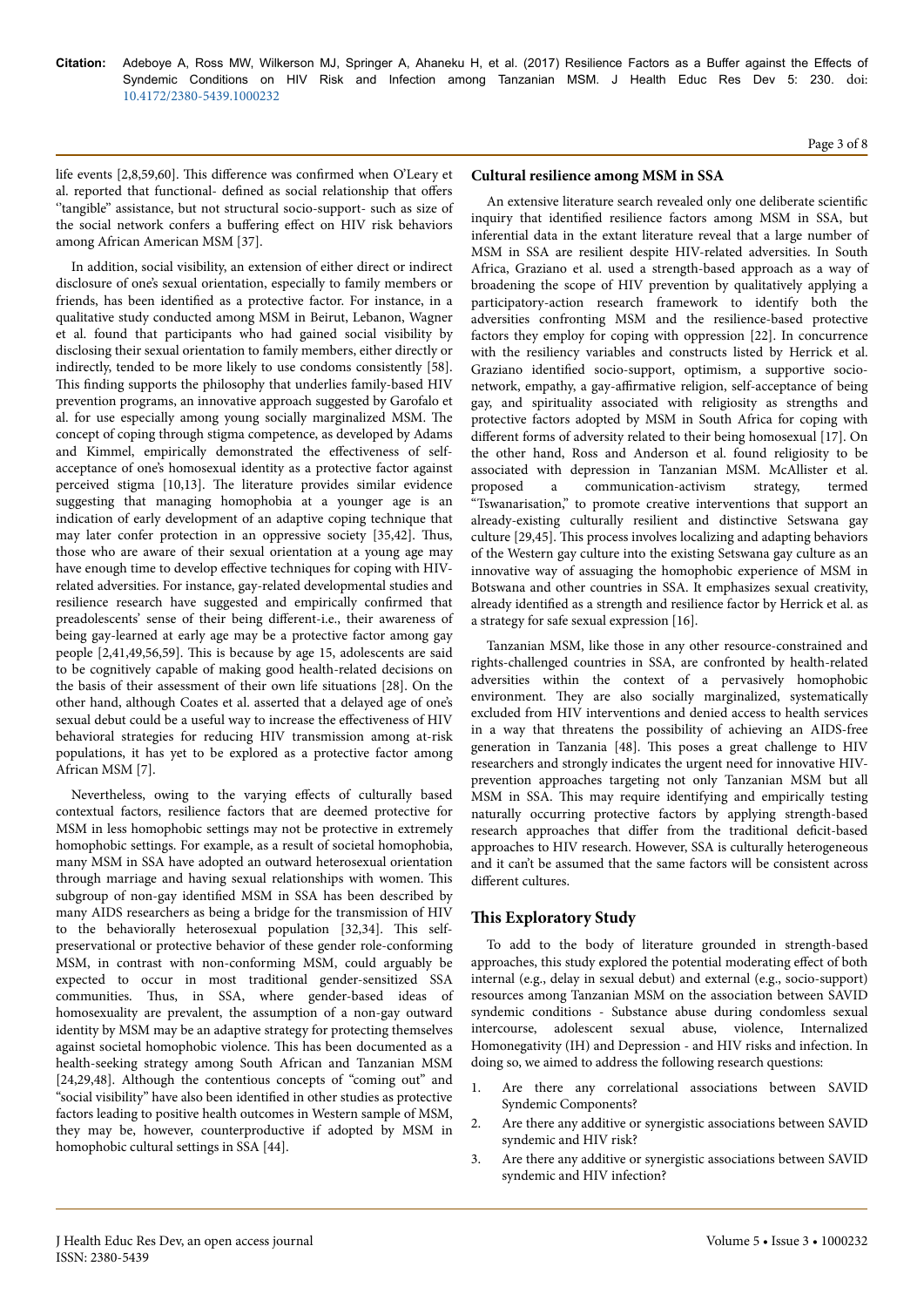4. Do a combination of SAVID syndemic variables additively increase risk behaviors or HIV outcomes?

buffer (protect) the effects of syndemic conditions on HIV risk and infection?

5. Do potential resilience factors such as, identifying as gay but still having a meaningful sexual relationship with a woman, the age at sexual debut, age at awareness of sexual orientation and sociovisibility (direct or indirect disclosure of sexual orientation)

By using the conceptual pathway (Figure 1) below proposed by Herrick et al.



Figure 1: Conceptual pathway to identify protective factors in which protective factors may promote health and resilience, we hypothesized the following: 1. An increase in the number of coexisting syndemic conditions (Substance abuse during condomless sexual intercourse, adolescent sexual Abuse, Violence, Internalized homonegativity and Depression) is associated with increased levels of HIV risk behavior and higher revalence of HIV. 2. Potential resilience factors under study (level of social support, levels of socio-visibility, age at sexual debut, identifying as gay but still have a meaningful sexual relationship with women, age at awareness of sexual orientation) will directly confer protection against HIV risk and infection. 3. Moderating effects of potential resilience factors on SAVID syndemic components will significantly confer protection against HIV risks and infection

## **Methods**

This study is based on a secondary analysis of data collected from a cross-sectional survey carried out in two cities in Tanzania during 2012 and 2013. Нe study population consisted of MSM residing in Dar e Salaam, a major city in Tanzania (estimated population, 3 million), and Tanga, a provincial city located between Dar es Salaam and Mombasa, Kenya. Two hundred MSM were recruited for the study from Dar es Salaam, and 100 were recruited from Tanga using the respondentdriven sampling method previously detailed by Ross et al. [45].

## **Measures and data collection**

Data were collected using self-administered questionnaire comprising 11 sections: MSM network, terminology and life events, marriage and partnership, sexual behavior and condoms, sexual partner matrix, STI/HIV knowledge and risk perceptions, STI history, violence demographics and survey processing. Measures of IH, depression were based on previously valid/reliable questions.

## **Dependent variable**

## The primary outcomes for this study were HIV seroprevalence and sexual risks:

1. HIV seroprevalence was determined by testing biologic samples provided by the subjects. Two rapid analytic test kits were used: for initial testing, the Determine for HIV 1/2 kit (Abbott Laboratories, Chicago, IL, USA), and for confirmation of the initial test, the Uni-Gold HIV kit (Trinity Biotech PLC, Bray, County Wicklow, Ireland). If the results were discordant, that of

the Uni-Gold test was used. Validation studies previously conducted in five African countries showed that the Abbott Determine kit has a sensitivity of 99.80% and a specificity of 99.40%, and the Trinity Uni-Gold kit has a sensitivity of 98.50% and a specificity of 99.50%. These tests require minimal infrastructure and provide results quickly [40].

2. The second outcome was constructed as the risk variable "ever had condomless sexual intercourse," which took into account the number of times of having condomless sexual intercourse including vaginal and receptive and insertive anal sex with casual and/or regular partners and/or commercial sex workers. Нis outcome is a dichotomous variable determined by the participants' self-reported condomless sexual intercourse (yes or no) during the 6 months immediately prior to the survey.

## **Independent variables**

Demographics: Нe sociodemographic characteristics examined were age, employment status, level of income, and level of education completed.

Syndemic factors: Each of the following syndemic factors analyzed was previously identified as a contributor to a syndemic effect on sexual HIV risk and/or seroprevalence.

1. Substance use during sex: To quantify this variable, the responses to the following two-part question were considered: "How many of those times that you received anal sex/had insertive anal sex with all partners and did not use a male condom were you high or drunk?" Нe summed response to these two questions, which

Page 4 of 8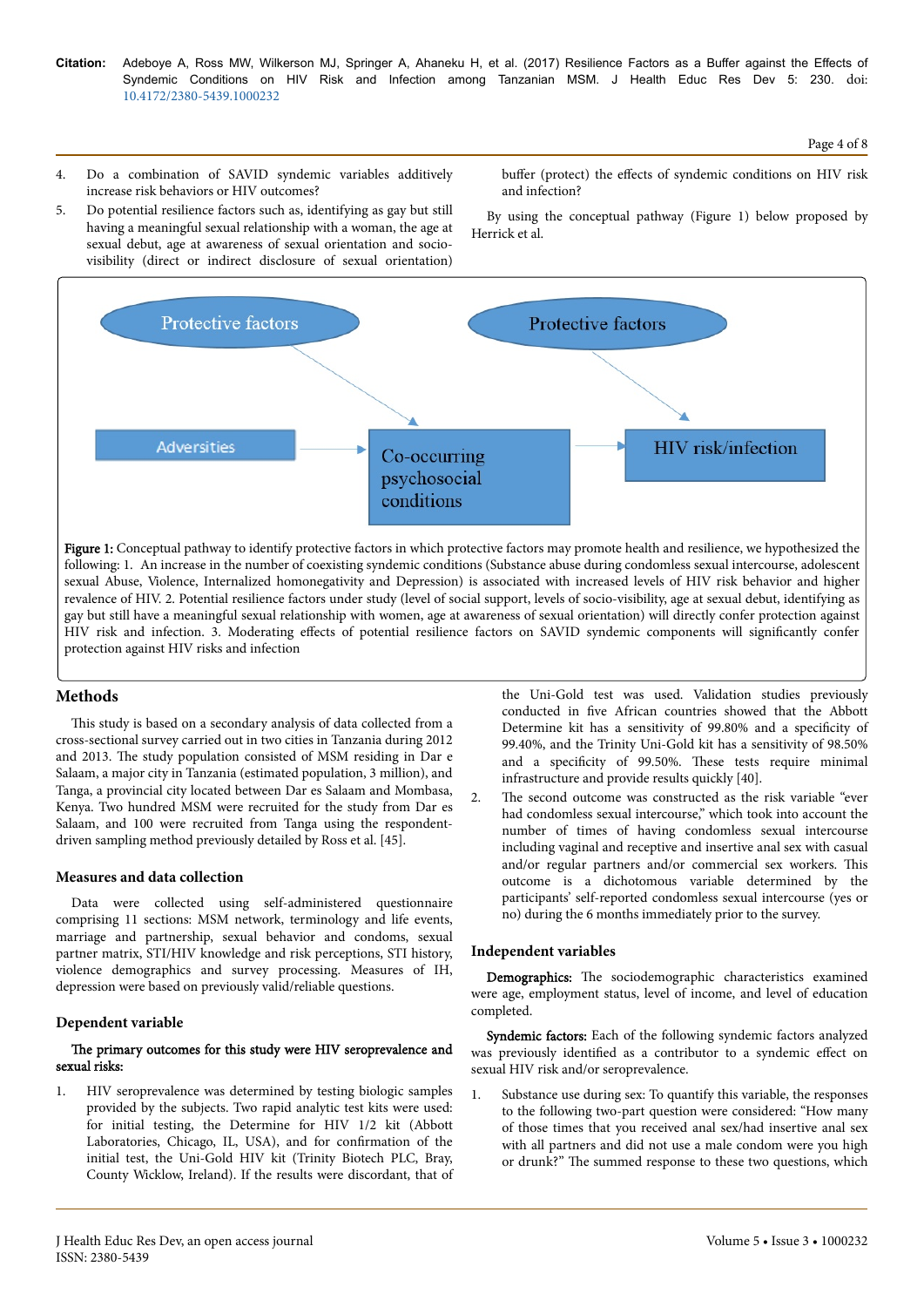were developed specifically for this study, was used as the variable.

- 2. Childhood sexual abuse (CSA): Нis was defined according to the developmental classification of Doll et al. [11]. According to that schema (Appendix B), an experience is classified as abusive contingent on the age of the child or adolescent involved, the difference in age between the partners (i.e., peer or non-peer contact), whether anal penetration occurred, and whether force was involved. Any contact involving force was considered sexual abuse regardless of age. Participants were asked, "Have you ever been forced or coerced to have sex with someone?" "How old were you when you were forced or coerced into having sexual contact with someone?" "How old was the person who first forced you or coerced you into having sexual contact?" "Was your first sex partner a man or woman?" "How old was your first sex partner?" If the responses to any of these questions implied CSA, the participant was considered to have experienced or to have a history of such abuse.
- 3. Level of antigay violence experienced: Four types of abuse were considered. Participants could answer "Yes", "No" or "No response" to the four-part question, "Have you been the victim of physical violence or abuse, verbal abuse, moral abuse, or sexual abuse?" Each part of the question was asked separately, so the maximum possible score was 4. Нe variable was dichotomized according to the number of "Yes" answers: the level of violence was characterized as "high" when the score was 3 or 4 and as "low" when the score was 2 or less. Нese items used to establish the level of antigay violence were created specifically for this study. Cronbach's Alpha score for this sample was 0.714
- 4. Stigma, as indicated by the IH score: IH is the acceptance and internalization of negative attitudes toward one's own sexual orientation [50]. It was measured by using an 8-item short version of the 28-item "Reactions to Homosexuality Scale" [46,52]. This short version, which uses a 6-point Likert scale from 0 (strongly disagree) to 5 (strongly agree), is reliable and valid in MSM populations in SSA [47]. An individual's score ranges from 0 to 40.
- 5. Depression: Нis factor was identified by using the Patient Health Questionnaire-9 (Appendix A, PHQ-9), which is a validated instrument for measuring the nine diagnostic criteria of depressive disorders listed in the Diagnostic and Statistical Manual of Mental Disorders, fourth edition (DSM-IV). Нe PHQ-9 is reliable and valid for both making a criterion-based diagnosis and measuring the severity of depression [22]. Нe instrument asks the subject to score each of the nine DSM-IV depressive symptoms from 0 (not present at all) to 3 (present nearly every day); thus, the score ranges between 0 and the PHQ-9 has been used in sub-Saharan populations and has been shown to be reliable and valid [1,33]. Cronbach's Alpha score for this sample was 0.867
- 6. Нe SAVID Syndemic: Нis is the acronym formed by the five psychosocial factors just listed. In this study, grouping of the MSM followed the pattern employed by Stall et al. Нus, the variable to describe the SAVID syndemic was created by categorizing subjects into four mutually exclusive groups according to their experience during the 6 months preceding the survey. Нose groups were defined as (1) no reported experiences of any of the psychosocial factors (i.e., substance use during sex, history of CSA, experience of antigay violence, IH, and depression), (2) one SAVID syndemic factor reported, (3) two of

the factors reported, and (4) three or more of the factors reported.

#### Resilience factors

Social support: By considering the possible varying effects of structural and functional measures of social support as stated by Cohen and Wills (1985), two variables were constructed to assess the effects of social support on HIV seroprevalence and risks.

Structural socio-support: This variable takes into account the size of the participants' social network according to their responses to the question, "How many gay people do you know personally by name (and who know you as well) who are living in this city, whom you have seen in the last month, and who are at least 15 years old. Нe answer to this question, based on the normal distribution of the responses, was dichotomized as High or Low structural socio-support using mean score as cutoff number

Functional socio-support: This was determined by the question, "How many gay or bisexual men do you consider close friends; i.e., men you can rely on for help and you, would help if needed?" Participants' answers were dichotomized as High or Low functional socio-support using average score.

Age at sexual debut: This variable was determined according to each participant's answer to the question, "How old were you when you had sex for the first time with anyone?" Empirical evidence underpins the assertion of Coates et al. that delaying the age at which the person had his first sexual intercourse would be effective in reducing HIV transmission [7]. In accordance with that evidence, the participants' answers were first averaged, and then each man's answer was dichotomized as below or above that average age; an above-average age at sexual debut was treated as indicating a protective factor.

Household income: Three levels of household income were used: I don't know=0, less than  $150,000$  TSH=1, and at least  $150,000$  TSH=2 (10,000 TSH=\$US 4.50). Participants could also choose to provide no response.

Socio-visibility: Direct or indirect disclosure of sexual orientation to friends, family, and/or coworkers was determined by the participants' answers to the following questions: Do any of your female/male friends know you have sex with men? Does anyone in your immediate family (i.e., wife, mother, father, brother, sister) know you have sex with men? Do any of your coworkers, employers, nurses, or doctors know you have sex with men (i.e., formal socio-visibility)? Each participant's answers were dichotomized as Low or High socio-visibility using the average score as cutoff number

Educational level: Нis was dichotomized as primary or postprimary educational attainment.

Identifying as gay but still having a meaningful sexual relationship with women: To determine this variable, four categories of sexual orientation were taken into consideration. Participants could selfidentify as "gay," "straight," or "bisexual" in answer to the direct question, "Do you consider yourself to be gay/homosexual, straight, or bisexual?" Нose who answered "gay" and also answered "Yes" to the follow-up question, "Do you have any meaningful sexual relationships with women?" were categorized as "identifying as gay but still having a meaningful sexual relationship with women."

Age at awareness of sexual orientation: Нis age was determined by the answer to the question, "How old were you when you first became aware that you were sexually attracted to other men?" Participants'

Page 5 of 8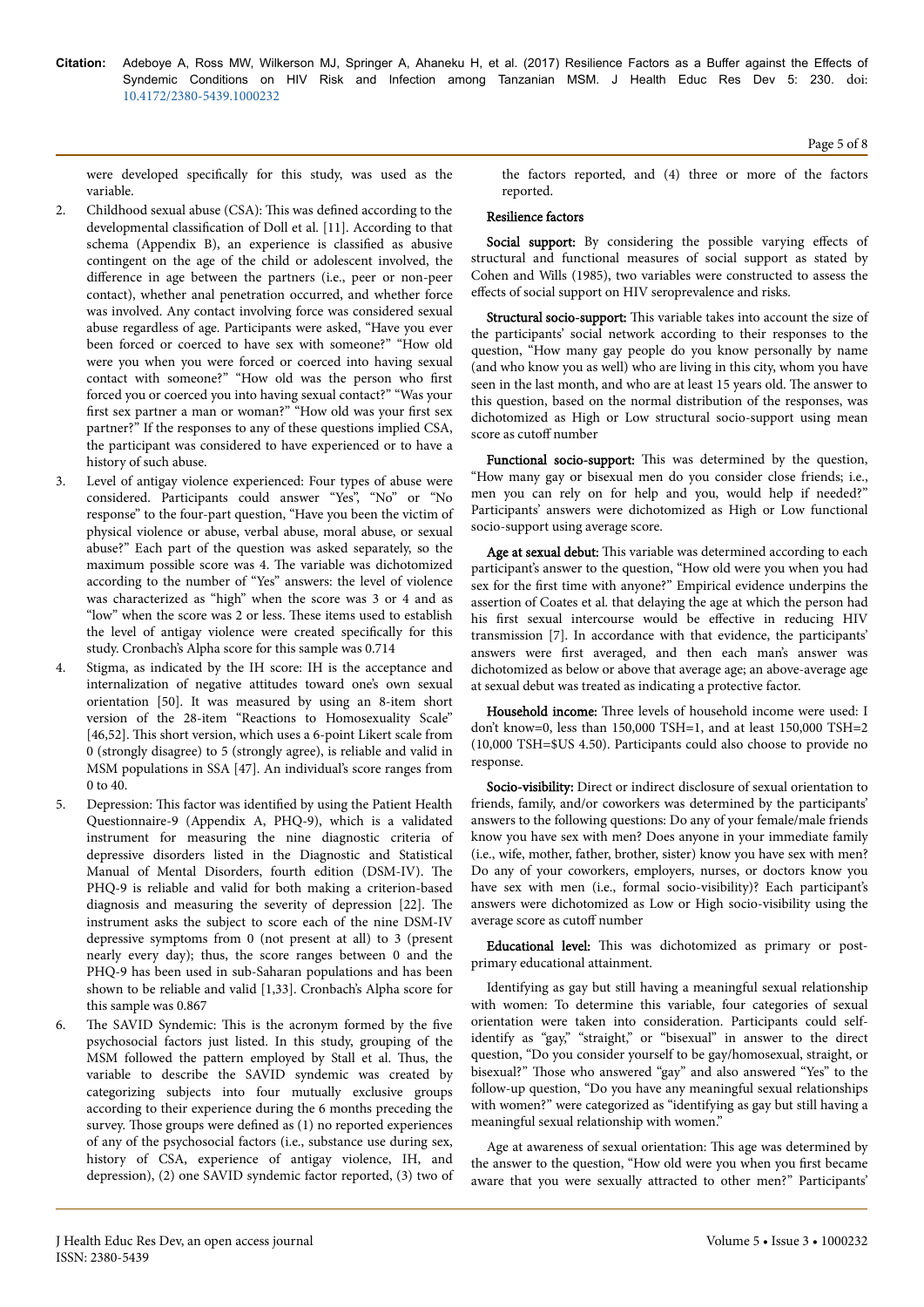Page 6 of 8

answers were averaged, and each man's answer was dichotomized according to the mean age. Нis helped to confirm the phenomenon described by Morrow (2001) that those men who become aware of their sexual orientation at a relatively younger than older age have more time to develop adaptive coping techniques; in this context, toward HIV-related adversities.

## **Data Analysis**

To establish whether the psychosocial health problems under study overlap to form SAVID syndemic variable, Pearson product-moment correlation testing was performed. Chi-squared tests of association was also carried out to determine the levels and statistical significance of the HIV-risk behavior and infection outcomes for the different numbers of SAVID syndemic factors reported (0, 1, 2, or 3 or more).

To identify the potential buffering effects, the statistical significance of the interactions between the SAVID syndemic variable and each of the potential resilience factors was determined for the two outcomes in logistic regression models. Statistical significance testing was two tailed, and p-value was set at <0.05. All analyses were carried out using SPSS version 22 software.

## **Results**

The demographic and other characteristics of the 300 Tanzanian MSM are denoted Slightly more than half (51.30%) of the participants were younger than 23 years old, signifying that the sample population was young. Sixty-two percent of the men had attained a post-primary school education. Нe rate of unemployment was high, 81%. About one third of the sample tested positive to HIV, of which 92.00% were new infections in men who believed that they were HIV negative, and about three quarters reported "ever had condomless sexual intercourse" with either a man or a woman in the 6 months immediately preceding the time the data were collected.

It presents the prevalence of the SAVID syndemic and potential resilience factors. A third of the sample population reported a history of substance use while having unprotected sexual intercourse. One third of the sample also reported having a history of CSA. More than one in 5 (22.00%) reported having experienced violence associated with homophobia. More than 1 reported having a high level of IH, and almost half had a high level of depression.

The intercorrelations among the psychosocial health problems examined. Нe significant overlap in correlation reflects the syndemic theory, which posits the existence of clustering relationships among the components of the syndemic factor.

The percentage of men reporting high-risk sexual behavior and HIV infection increases as the number of syndemic conditions experienced increases, confirming the results of previous studies.

Finally, the results of the analyses of interactions between the syndemic burden and the potential resilience factors. Two of the factors-functional socio-support, and age at awareness of sexual orientation - had an inverse association with HIV seroprevalence. In the direct model, they both reduce the odd of contracting HIV infection. As moderators, functional social support and age at awareness of sexual orientation were also found to reduce the odd of contracting.

## **Discussion**

To the best of our knowledge, this is the first study to be conducted in SSA among MSM that supports the view that using a strength-based approach to HIV research can identify resilience factors that may buffer the effects of syndemic conditions on HIV-risk behavior and infection. Employment status, educational level, identifying as gay but still having a meaningful sexual relationship with women, level of social visibility, functional and structural socio-support, age at awareness of sexual orientation, and age at sexual debut were among the identified potential resilience factors tested for their buffering effects. None of these potential resilience factors on their own demonstrated a buffering effect against the syndemic production of HIV-risk behavior, but three factors proved to be buffers against the syndemic production of HIV infection: age at awareness of sexual orientation, functional socio-support and formal social visibility among acquaintances. Нe results revealed significant additive associations between increasing numbers of SAVID syndemic components and higher rates of HIV infection and risk. Functional socio-support, age at self-awareness of sexual orientation and formal social visibility among acquaintances-were found to be directly associated with lower odds of contracting HIV infection. At the level of interaction between protective resilience factors (moderators) - that is functional social support, age at awareness of sexual orientation, and formal social visibility among acquaintances-and SAVID syndemic, only those MSM sampled who reported high social visibility among acquaintances had lower odds of contracting HIV infection when compared to sampled MSM that had lower formal social visibility among acquaintances

These results extend those of previous studies grounded in resilience theory carried out among MSM in the United States, showing that Tanzanian MSM also possess resilience factors that buffer the effects of multiple psychosocial health problems on HIV infection [2,23,37]. For instance, earlier studies on the moderating effects of sense of competency manifested in locus of control on stress defined young MSM as either "internals" or "externals," with the latter demonstrating higher levels of self-esteem and reporting fewer psychological and physical symptoms [2,25,28,59]. Нis may be the reason why we found a buffering effect against HIV infection among the Tanzanian MSM who reported earlier age of sexual awareness of sexual orientation despite their constant exposure to societal homophobia. Our results also confirmed the work of Cohen and Wills et al. and replicated one of the findings of O'Leary et al. by revealing that functional support (i.e., actual support) rather than structural support (i.e., a measure of social network) buffers against the syndemic production of HIV infection [8,37]. Future research is needed, however, to explore the mechanisms underlying the interplay between these protective factors that provide a buffering effect on the syndemic production of HIV risk and infection.

Studies have revealed that social-visibility ("coming out") has been associated with equivocal health outcomes [43,58]. In other words, "coming out" could offer protection against or predispose to HIV risk and infection. Alternatively, sufficient self-confidence to come out might also be the determining factor. However, in this study, results showed that high social visibility among acquaintances (direct or indirect disclosure of sexual orientation) is associated with lower odds of contracting HIV infection and significantly and positively moderate the odd of syndemic production of HIV infection.

Several limitations need to be considered while interpreting the findings from this study. Although respondent-driven sampling, which is a nonbiased method, was used to recruit participants for the study, it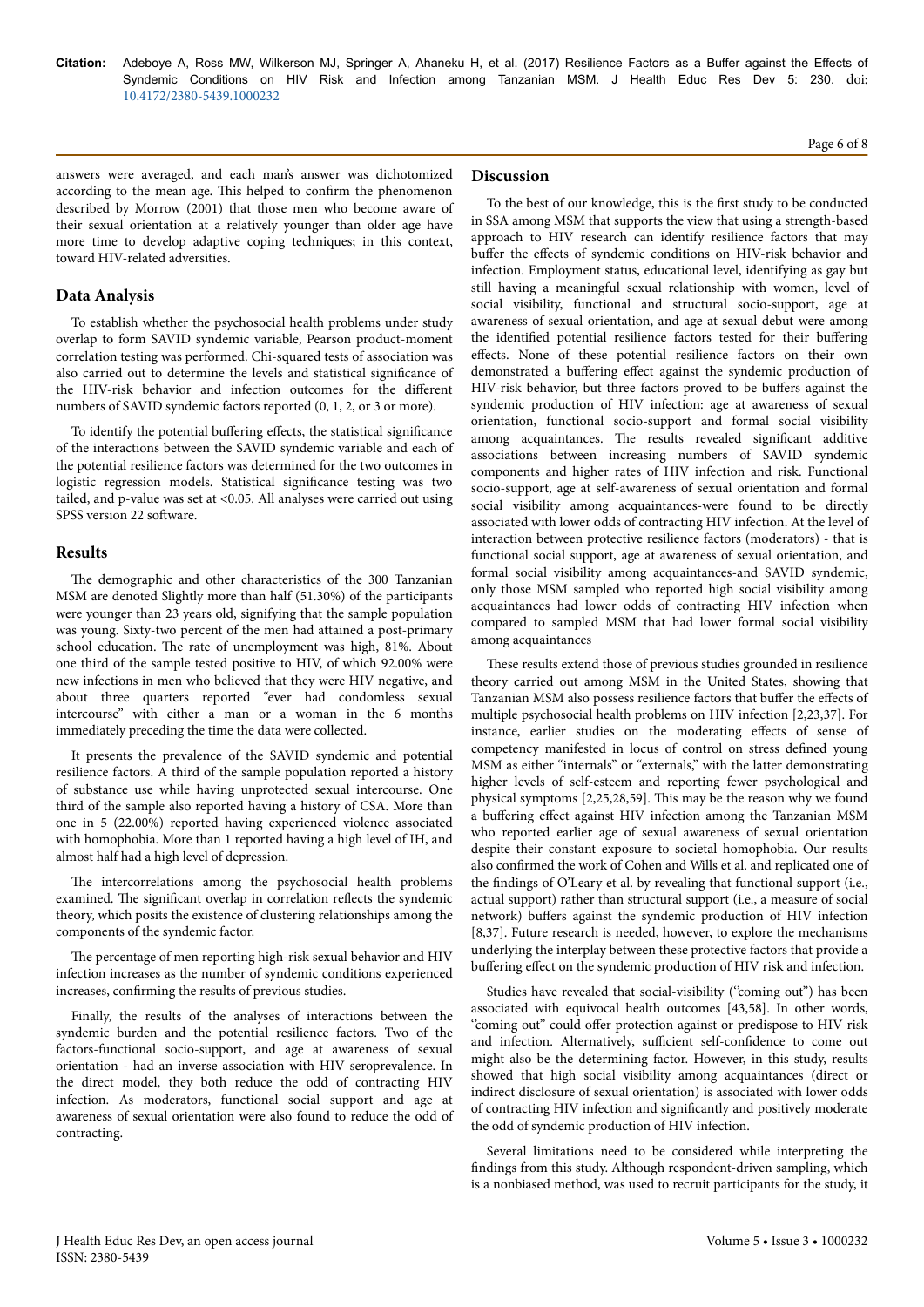is nonprobabilistic and thus makes our findings less generalizable to other subpopulations. Some of the potential resilience factors we measured and analyzed (age at sexual debut and age at awareness of being gay) might also have introduced some bias because the participants provided this information retrospectively. Men who agreed to take part in the study were likely to be more connected with gay networks and more out, providing limited variance on these variables. Finally, the cross-sectional design of this study limits the findings to only a correlational level and does not allow cause-andeffect attribution.

#### **Conclusion**

Questions among prevention scientists about how to package and deliver effective HIV interventions to MSM in extremely homophobic environments, such as in Tanzania, may be answered through the conduct of innovative, strength-based studies. For instance, Coates et al. suggested that a network-based intervention may be an innovative approach for use among groups of stigmatized and vulnerable people, like MSM, who are systematically alienated from health services [7]. This may involve gaining access to the "secret" sexual network by identifying key individuals and training them for the purpose of disseminating HIV-protective strategies.

As Luthar et al. indicated, if research is fundamentally applied in the natural setting, it would be logical to focus on resilience-related protective factors that have the potential to positively affect at-risk individuals [26]. Because it is increasingly being recognized that MSM in SSA are not only disproportionately affected by HIV but are also exposed to syndemic-related adverse conditions, they are therefore a subpopulation well suited to the application of resilience theory. Нus, by identifying resilience factors that have buffering effects on syndemic conditions existing among Tanzanian MSM, HIV interventions for these men may one day become real.

The institutional review boards at The University of Texas Health Science Center (HSC-SPH-10-0033) and the Tanzanian National Institute for Medical Research (NIMR/HQ/R.8a/Vol.IX/1088) reviewed and approved the protocol for this study.

#### **References**

- 1. [Adewuya AO, Ola BA, Afolabi OO \(2006\) Validity of the patient health](https://doi.org/10.1016/j.jad.2006.05.021) [questionnaire \(PHQ-9\) as a screening tool for depression amongst](https://doi.org/10.1016/j.jad.2006.05.021) [nigerian university students. Journal of](https://doi.org/10.1016/j.jad.2006.05.021) Affective Disorders 96: 89-93.
- 2. [Anderson AL \(1998\) Strengths of gay male youth: An untold story. Child](https://link.springer.com/article/10.1023/A:1022245504871) [and Adolescent Social Work Journal 15: 55-71.](https://link.springer.com/article/10.1023/A:1022245504871)
- 3. [Beyrer C, Sullivan PS, Sanchez J, Dowdy D, Altman D, et al. \(2012\) A call](https://doi.org/10.1016/S0140-6736(12)61022-8) [to action for comprehensive HIV services for men who have sex with](https://doi.org/10.1016/S0140-6736(12)61022-8) men. The [Lancet 380: 424-438.](https://doi.org/10.1016/S0140-6736(12)61022-8)
- 4. [Bui TC, Nyoni JE, Ross MW, Mbwambo J, Markham CM, et al. \(2014\)](https://doi.org/10.1007/s10461-014-0808-x) [Sexual motivation, sexual transactions and sexual risk behaviors in men](https://doi.org/10.1007/s10461-014-0808-x) [who have sex with men in Dar es Salaam, Tanzania. AIDS and Behavior](https://doi.org/10.1007/s10461-014-0808-x) [18: 2432-2441.](https://doi.org/10.1007/s10461-014-0808-x)
- 5. [Buttram ME, Kurtz SP, Surratt HL \(2013\) Substance use and sexual risk](https://doi.org/10.1007/s10900-012-9582-8) [mediated by social support among black men. Journal of Community](https://doi.org/10.1007/s10900-012-9582-8) [Health 38: 62-69.](https://doi.org/10.1007/s10900-012-9582-8)
- 6. [Chelugel B, Baltazar G, Orege P, Ibrahim M, Marum L, et al. \(2006\)](https://dx.doi.org/10.1136%2Fsti.2005.015990) [Evidence for population level declines in adult HIV prevalence in kenya.](https://dx.doi.org/10.1136%2Fsti.2005.015990) [Sexually Transmitted Infections 82: i21-i26.](https://dx.doi.org/10.1136%2Fsti.2005.015990)
- 7. [Coates TJ, Richter L, Caceres C \(2008\) Behavioural strategies to reduce](https://doi.org/10.1016/S0140-6736(08)60886-7) [HIV transmission: How to make them work better.](https://doi.org/10.1016/S0140-6736(08)60886-7) The Lancet 372: [669-684.](https://doi.org/10.1016/S0140-6736(08)60886-7)
- 8. [Cohen S, Wills TA \(1985\) Stress, social support, and the](http://www.psy.cmu.edu/~scohen/Cohen%20&%20Wills%201985%20Psy%20Bull.pdf) buffering [hypothesis. Psychological Bulletin 98: 310.](http://www.psy.cmu.edu/~scohen/Cohen%20&%20Wills%201985%20Psy%20Bull.pdf)
- 9. [Dahoma M, Johnston LG, Holman A, Miller LA, Mussa M, et al. \(2011\).](https://doi.org/10.1007/s10461-009-9646-7) [HIV and related risk behavior among men who have sex with men in](https://doi.org/10.1007/s10461-009-9646-7) [zanzibar, tanzania: Results of a behavioral surveillance survey. AIDS and](https://doi.org/10.1007/s10461-009-9646-7) [Behavior 15: 186-192.](https://doi.org/10.1007/s10461-009-9646-7)
- 10. [David S, Knight BG \(2008\) Stress and coping among gay men: Age and](https://doi.org/10.1037/0882-7974.23.1.62) ethnic differences. [Psychology and Aging 23: 62.](https://doi.org/10.1037/0882-7974.23.1.62)
- 11. [Doll LS, Joy D, Bartholow BN, Harrison JS, Bolan G, et al. \(1992\) Self](http://www.sciencedirect.com/science/article/pii/0145213492900878)[reported childhood and adolescent sexual abuse among adult](http://www.sciencedirect.com/science/article/pii/0145213492900878) [homosexual and bisexual men. Child Abuse & Neglect 16: 855-864.](http://www.sciencedirect.com/science/article/pii/0145213492900878)
- 12. [Fenton KA \(2010\) Prevention with HIV-positive men who have sex with](https://doi.org/10.1136/sti.2009.038935) [men: Regaining lost ground. Sexually Transmitted Infections 86: 2-4.](https://doi.org/10.1136/sti.2009.038935)
- 13. [Garofalo R, Mustanski B, Donenberg G \(2008\) Parents know and parents](https://doi.org/10.1016/j.jadohealth.2008.01.017) [matter; is it time to develop family-based HIV prevention programs for](https://doi.org/10.1016/j.jadohealth.2008.01.017) [young men who have sex with men? Journal of Adolescent Health 43:](https://doi.org/10.1016/j.jadohealth.2008.01.017) [201-204.](https://doi.org/10.1016/j.jadohealth.2008.01.017)
- 14. [Greenwood GL, Paul JP, Pollack LM, Binson D, Catania JA, et al. \(2005\)](https://doi.org/10.2105/AJPH.2003.021451) [Tobacco use and cessation among a household-based sample of US urban](https://doi.org/10.2105/AJPH.2003.021451) [men who have sex with men. American Journal of Public Health 95:](https://doi.org/10.2105/AJPH.2003.021451) [145-151.](https://doi.org/10.2105/AJPH.2003.021451)
- 15. [Guzman R, Colfax GN, Wheeler S, Mansergh G, Marks G, et al. \(2005\)](http://www.thebody.com/content/art25495.html) [Negotiated safety relationships and sexual behavior among a diverse](http://www.thebody.com/content/art25495.html) [sample of HIV-negative men who have sex with men. Journal of Acquired](http://www.thebody.com/content/art25495.html) Immune Deficiency [Syndromes 38: 82-86.](http://www.thebody.com/content/art25495.html)
- 16. [Herrick AL, Lim SH, Wei C, Smith H, Guadamuz T, et al. \(2011\)](https://doi.org/10.1007/s10461-011-9895-0) [Resilience as an untapped resource in behavioral intervention design for](https://doi.org/10.1007/s10461-011-9895-0) [gay men. AIDS and Behavior 15: 25-29.](https://doi.org/10.1007/s10461-011-9895-0)
- 17. [Herrick AL, Stall R, Chmiel JS, Guadamuz TE, Penniman T, et al. \(2013\)](https://doi.org/10.1007/s10461-012-0392-x) [It gets better: Resolution of internalized homophobia over time and](https://doi.org/10.1007/s10461-012-0392-x) [associations with positive health outcomes among MSM. AIDS and](https://doi.org/10.1007/s10461-012-0392-x) [Behavior 17: 1423-1430.](https://doi.org/10.1007/s10461-012-0392-x)
- 18. [Herrick AL, Stall R, Goldhammer H, Egan JE, Mayer KH \(2014\)](https://link.springer.com/article/10.1007/s10461-012-0384-x) [Resilience as a research framework and as a cornerstone of prevention](https://link.springer.com/article/10.1007/s10461-012-0384-x) [research for gay and bisexual men:](https://link.springer.com/article/10.1007/s10461-012-0384-x) Theory and evidence. AIDS and [Behavior 18: 1-9.](https://link.springer.com/article/10.1007/s10461-012-0384-x)
- 19. [Johnson WD, Diaz RM, Flanders WD, Goodman M, Hill AN, et al.](https://doi.org/10.1002/14651858.CD001230.pub2) [\(2008\) Behavioral interventions to reduce risk for sexual transmission of](https://doi.org/10.1002/14651858.CD001230.pub2) [HIV among men who have sex with men.](https://doi.org/10.1002/14651858.CD001230.pub2) Нe Cochrane Library.
- 20. [Johnston LG, Holman A, Dahoma M, Miller LA, Kim E, et al. \(2010\) HIV](https://doi.org/10.1016/j.drugpo.2010.06.001) [risk and the overlap of injecting drug use and high-risk sexual behaviours](https://doi.org/10.1016/j.drugpo.2010.06.001) [among men who have sex with men in zanzibar \(unguja\), tanzania.](https://doi.org/10.1016/j.drugpo.2010.06.001) [International Journal of Drug Policy 21: 485-492.](https://doi.org/10.1016/j.drugpo.2010.06.001)
- 21. [Kenya AIDS response progress report 2014. Progress towards zero.](http://www.unaids.org/sites/default/files/country/documents/KEN_narrative_report_2014.pdf)
- 22. [Kroenke K, Spitzer RL, Williams JB \(2001\)](https://dx.doi.org/10.1046%2Fj.1525-1497.2001.016009606.x) The Phq-9. Journal of General [Internal Medicine 16: 606-613.](https://dx.doi.org/10.1046%2Fj.1525-1497.2001.016009606.x)
- 23. [Kurtz SP, Buttram ME, Surratt HL, Stall RD \(2012\) Resilience, syndemic](https://dx.doi.org/10.1521%2Faeap.2012.24.3.193) [factors, and serosorting behaviors among HIV-positive and HIV-negative](https://dx.doi.org/10.1521%2Faeap.2012.24.3.193) [substance-using MSM. AIDS Education and Prevention:](https://dx.doi.org/10.1521%2Faeap.2012.24.3.193) Official [Publication of the International Society for AIDS Education 24: 193-205.](https://dx.doi.org/10.1521%2Faeap.2012.24.3.193)
- 24. [Lane T, Mogale T, Struthers H, McIntyre J, Kegeles SM \(2008\)](https://doi.org/10.1136/sti.2008.031567) "They see you as a different thing": The [experiences of men who have sex with men](https://doi.org/10.1136/sti.2008.031567) [with healthcare workers in south african township communities. Sexually](https://doi.org/10.1136/sti.2008.031567) [Transmitted Infections 84: 430-433.](https://doi.org/10.1136/sti.2008.031567)
- 25. [Lefcourt HM, Martin RA, Saleh WE \(1984\) Locus of control and social](https://www.researchgate.net/publication/232442073_Locus_of_Control_and_Social_Support_Interactive_Moderators_of_Stress) [support: Interactive moderators of stress. Journal of Personality and](https://www.researchgate.net/publication/232442073_Locus_of_Control_and_Social_Support_Interactive_Moderators_of_Stress) [Social Psychology 47: 378.](https://www.researchgate.net/publication/232442073_Locus_of_Control_and_Social_Support_Interactive_Moderators_of_Stress)
- 26. [Luthar SS \(2006\) Resilience in development: A synthesis of research](https://www.researchgate.net/publication/232578665_Resilience_in_Development_A_Synthesis_of_Research_across_Five_Decades) across five [decades.](https://www.researchgate.net/publication/232578665_Resilience_in_Development_A_Synthesis_of_Research_across_Five_Decades)
- 27. [Magesa DJ, Mtui LJ, Abdul M, Kayange A, Chiduo R, et al. \(2014\)](http://www.bioline.org.br/pdf?th14015) [Barriers to men who have sex with men attending HIV related health](http://www.bioline.org.br/pdf?th14015) [services in dar es salaam, tanzania. Tanzania Journal of Health Research](http://www.bioline.org.br/pdf?th14015) [16.](http://www.bioline.org.br/pdf?th14015)
- 28. [Mann L, Harmoni R, Power C \(1989\) Adolescent decision-making:](http://www.sciencedirect.com/science/article/pii/0140197189900778) Нe [development of competence. Journal of Adolescence 12: 265-278.](http://www.sciencedirect.com/science/article/pii/0140197189900778)